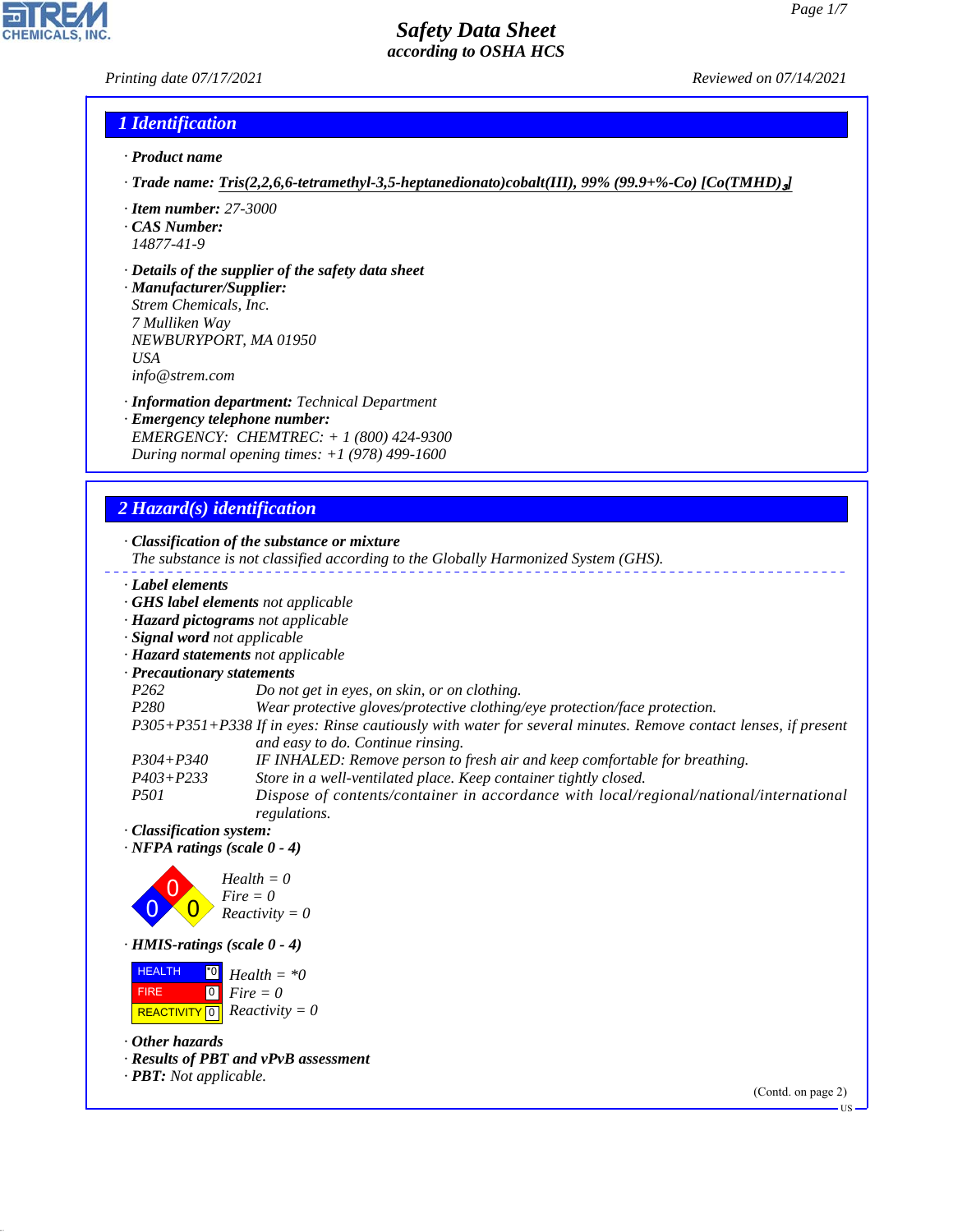*Printing date 07/17/2021 Reviewed on 07/14/2021*

*Trade name: Tris(2,2,6,6-tetramethyl-3,5-heptanedionato)cobalt(III), 99% (99.9+%-Co) [Co(TMHD)*₃*]*

*· vPvB: Not applicable.*

(Contd. of page 1)

## *3 Composition/information on ingredients*

*· Chemical characterization: Substances*

*· CAS No. Description*

*14877-41-9 Tris(2,2,6,6-tetramethyl-3,5-heptanedionato)cobalt(III), 99% (99.9+%-Co) [Co(TMHD)3]*

## *4 First-aid measures*

#### *· Description of first aid measures*

- *· General information: No special measures required.*
- *· After inhalation: Supply fresh air; consult doctor in case of complaints.*
- *· After skin contact: Immediately rinse with water.*
- *· After eye contact: Rinse opened eye for several minutes under running water. Then consult a doctor.*
- *· After swallowing: If symptoms persist consult doctor.*
- *· Information for doctor:*
- *· Most important symptoms and effects, both acute and delayed No further relevant information available.*
- *· Indication of any immediate medical attention and special treatment needed*
- *No further relevant information available.*

## *5 Fire-fighting measures*

- *· Extinguishing media*
- *· Suitable extinguishing agents: Use fire fighting measures that suit the environment.*
- *· Special hazards arising from the substance or mixture No further relevant information available.*
- *· Advice for firefighters*
- *· Protective equipment: No special measures required.*

## *6 Accidental release measures*

- *· Personal precautions, protective equipment and emergency procedures Not required.*
- *· Environmental precautions: No special measures required.*
- *· Methods and material for containment and cleaning up: Dispose contaminated material as waste according to item 13.*
- 
- *· Reference to other sections*
- *See Section 7 for information on safe handling.*
- *See Section 8 for information on personal protection equipment.*
- *See Section 13 for disposal information.*
- *· Protective Action Criteria for Chemicals*

*· PAC-1:*

*Substance is not listed.*

*· PAC-2:*

44.1.1

*Substance is not listed.*

(Contd. on page 3)

US

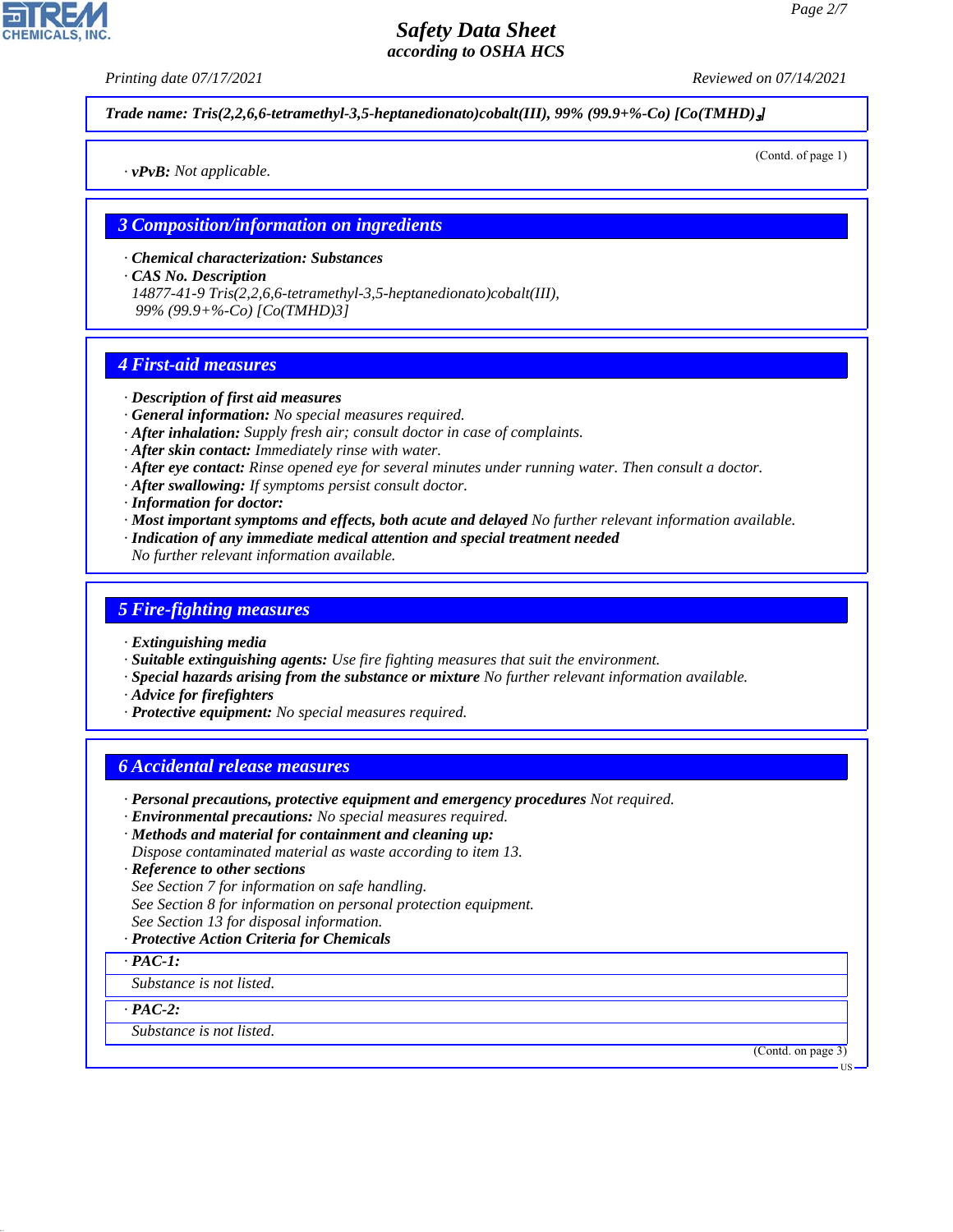*Printing date 07/17/2021 Reviewed on 07/14/2021*

*Trade name: Tris(2,2,6,6-tetramethyl-3,5-heptanedionato)cobalt(III), 99% (99.9+%-Co) [Co(TMHD)*₃*]*

(Contd. of page 2)

*Substance is not listed.*

## *7 Handling and storage*

*· Handling:*

*· PAC-3:*

- *· Precautions for safe handling No special measures required.*
- *· Information about protection against explosions and fires: No special measures required.*
- *· Conditions for safe storage, including any incompatibilities*
- *· Storage:*
- *· Requirements to be met by storerooms and receptacles: No special requirements.*
- *· Information about storage in one common storage facility: Not required.*
- *· Further information about storage conditions: None.*
- *· Specific end use(s) No further relevant information available.*

## *8 Exposure controls/personal protection*

- *· Additional information about design of technical systems: No further data; see item 7.*
- *· Control parameters*
- *· Components with limit values that require monitoring at the workplace: Not required.*
- *· Additional information: The lists that were valid during the creation were used as basis.*
- *· Exposure controls*
- *· Personal protective equipment:*
- *· General protective and hygienic measures:*
- *The usual precautionary measures for handling chemicals should be followed.*
- *· Breathing equipment: Not required.*
- *· Protection of hands:*



44.1.1

\_S*Protective gloves*

*The glove material has to be impermeable and resistant to the product/ the substance/ the preparation. Due to missing tests no recommendation to the glove material can be given for the product/ the preparation/ the chemical mixture.*

*Selection of the glove material on consideration of the penetration times, rates of diffusion and the degradation · Material of gloves*

*The selection of the suitable gloves does not only depend on the material, but also on further marks of quality and varies from manufacturer to manufacturer.*

#### *· Penetration time of glove material*

*The exact break through time has to be found out by the manufacturer of the protective gloves and has to be observed.*

*· Eye protection: Safety glasses*

(Contd. on page 4)

US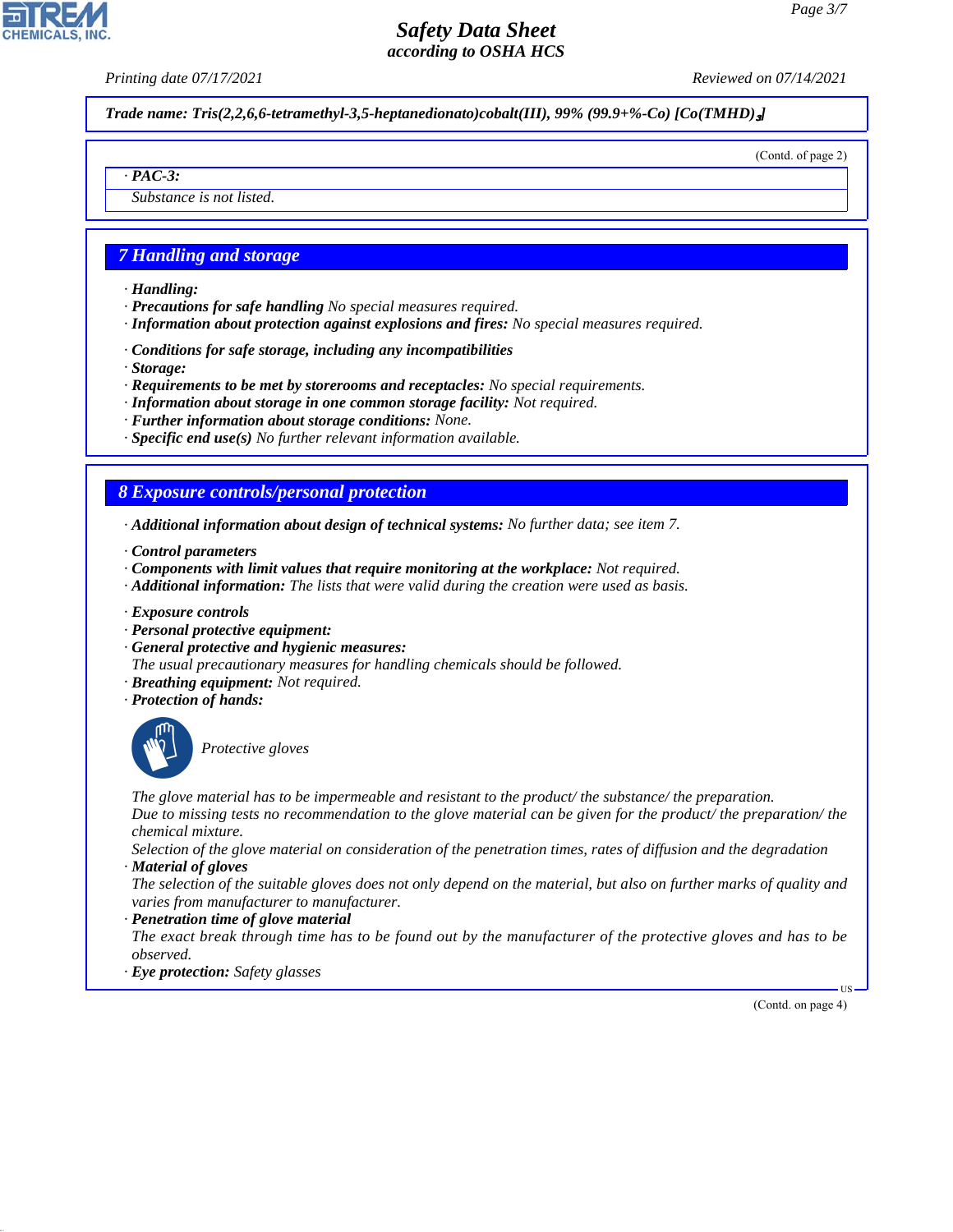$\overline{\mathbf{r}}$ 

**CHEMICALS, INC.** 

*Printing date 07/17/2021 Reviewed on 07/14/2021*

## *Trade name: Tris(2,2,6,6-tetramethyl-3,5-heptanedionato)cobalt(III), 99% (99.9+%-Co) [Co(TMHD)*₃*]*

(Contd. of page 3)

| <b>9 Physical and chemical properties</b>                  |                                               |  |
|------------------------------------------------------------|-----------------------------------------------|--|
| · Information on basic physical and chemical properties    |                                               |  |
| · General Information                                      |                                               |  |
| $\cdot$ Appearance:                                        |                                               |  |
| Form:                                                      | Powder                                        |  |
| Color:                                                     | Green                                         |  |
| Odor:                                                      | <i><b>Odorless</b></i>                        |  |
| · Odor threshold:                                          | Not determined.                               |  |
| $\cdot$ pH-value:                                          | Not applicable.                               |  |
| $\cdot$ Change in condition                                |                                               |  |
| <b>Melting point/Melting range:</b>                        | 254-256 °C (489-493 °F)                       |  |
| <b>Boiling point/Boiling range:</b>                        | 250 °C (482 °F)                               |  |
| · Flash point:                                             | Not applicable.                               |  |
| · Flammability (solid, gaseous):                           | Product is not flammable                      |  |
| · Ignition temperature:                                    |                                               |  |
| <b>Decomposition temperature:</b>                          | Not determined.                               |  |
| $\cdot$ Auto igniting:                                     | Not determined.                               |  |
| · Danger of explosion:                                     | Product does not present an explosion hazard. |  |
| · Explosion limits:                                        |                                               |  |
| Lower:                                                     | Not determined.                               |  |
| <b>Upper:</b>                                              | Not determined.                               |  |
| · Vapor pressure:                                          | $120$ hPa (90 mm Hg)                          |  |
| $\cdot$ Density:                                           | Not determined.                               |  |
| · Relative density                                         | Not determined.                               |  |
| · Vapor density                                            | Not applicable.                               |  |
| $\cdot$ Evaporation rate                                   | Not applicable.                               |  |
| · Solubility in / Miscibility with                         |                                               |  |
| Water:                                                     | Insoluble.                                    |  |
| · Partition coefficient (n-octanol/water): Not determined. |                                               |  |
| · Viscosity:                                               |                                               |  |
| Dynamic:                                                   | Not applicable.                               |  |
| Kinematic:                                                 | Not applicable.                               |  |
| Solvent content:                                           |                                               |  |
| <b>Organic solvents:</b>                                   | $0.0\%$                                       |  |
| <b>VOC</b> content:                                        | 0.0 g/l / 0.00 lb/gl                          |  |
| Solids content:                                            | 100.0%                                        |  |
| Other information                                          | No further relevant information available.    |  |

# *10 Stability and reactivity*

*· Reactivity No further relevant information available.*

*· Chemical stability*

44.1.1

*· Thermal decomposition / conditions to be avoided: No decomposition if used according to specifications.*

*· Possibility of hazardous reactions No dangerous reactions known.*

(Contd. on page 5)

 $-US$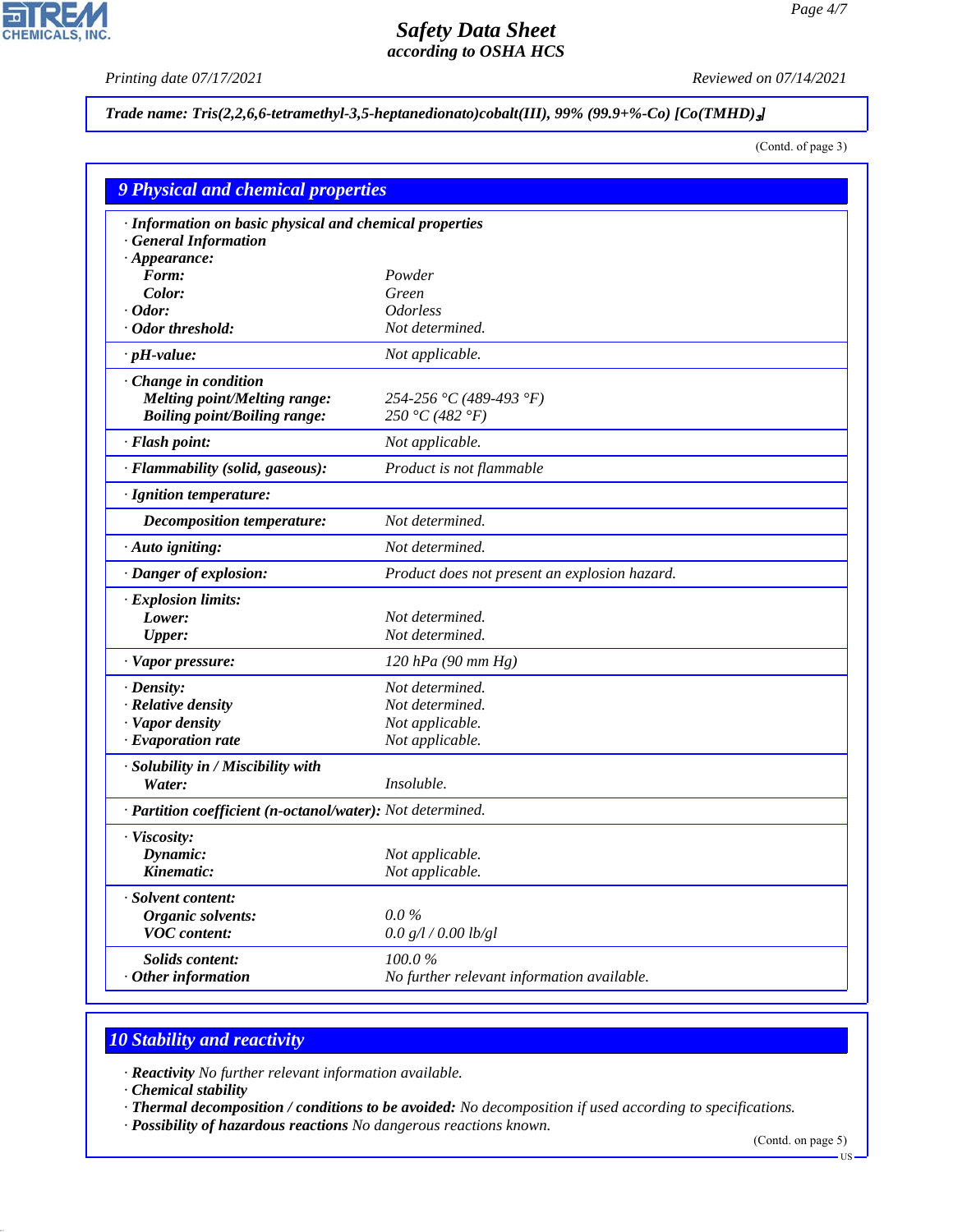*Printing date 07/17/2021 Reviewed on 07/14/2021*

*Trade name: Tris(2,2,6,6-tetramethyl-3,5-heptanedionato)cobalt(III), 99% (99.9+%-Co) [Co(TMHD)*₃*]*

- *· Conditions to avoid No further relevant information available.*
- *· Incompatible materials: No further relevant information available.*
- *· Hazardous decomposition products: No dangerous decomposition products known.*

# *11 Toxicological information*

*· Information on toxicological effects*

*· Acute toxicity:*

*· Primary irritant effect:*

*· on the skin: No irritant effect.*

*· on the eye: No irritating effect.*

*· Sensitization: No sensitizing effects known.*

*· Additional toxicological information:*

*When used and handled according to specifications, the product does not have any harmful effects according to our experience and the information provided to us.*

*The substance is not subject to classification.*

## *· Carcinogenic categories*

*· IARC (International Agency for Research on Cancer)*

*Substance is not listed.*

*· NTP (National Toxicology Program)*

*Substance is not listed.*

*· OSHA-Ca (Occupational Safety & Health Administration)*

*Substance is not listed.*

# *12 Ecological information*

*· Toxicity*

- *· Aquatic toxicity: No further relevant information available.*
- *· Persistence and degradability No further relevant information available.*
- *· Behavior in environmental systems:*
- *· Bioaccumulative potential No further relevant information available.*
- *· Mobility in soil No further relevant information available.*
- *· Additional ecological information:*
- *· General notes: Not known to be hazardous to water.*
- *· Results of PBT and vPvB assessment*
- *· PBT: Not applicable.*
- *· vPvB: Not applicable.*
- *· Other adverse effects No further relevant information available.*

## *13 Disposal considerations*

- *· Waste treatment methods*
- *· Recommendation: Disposal must be made according to official regulations.*
- *· Uncleaned packagings:*

44.1.1

*· Recommendation: Disposal must be made according to official regulations.*

(Contd. on page 6)

US

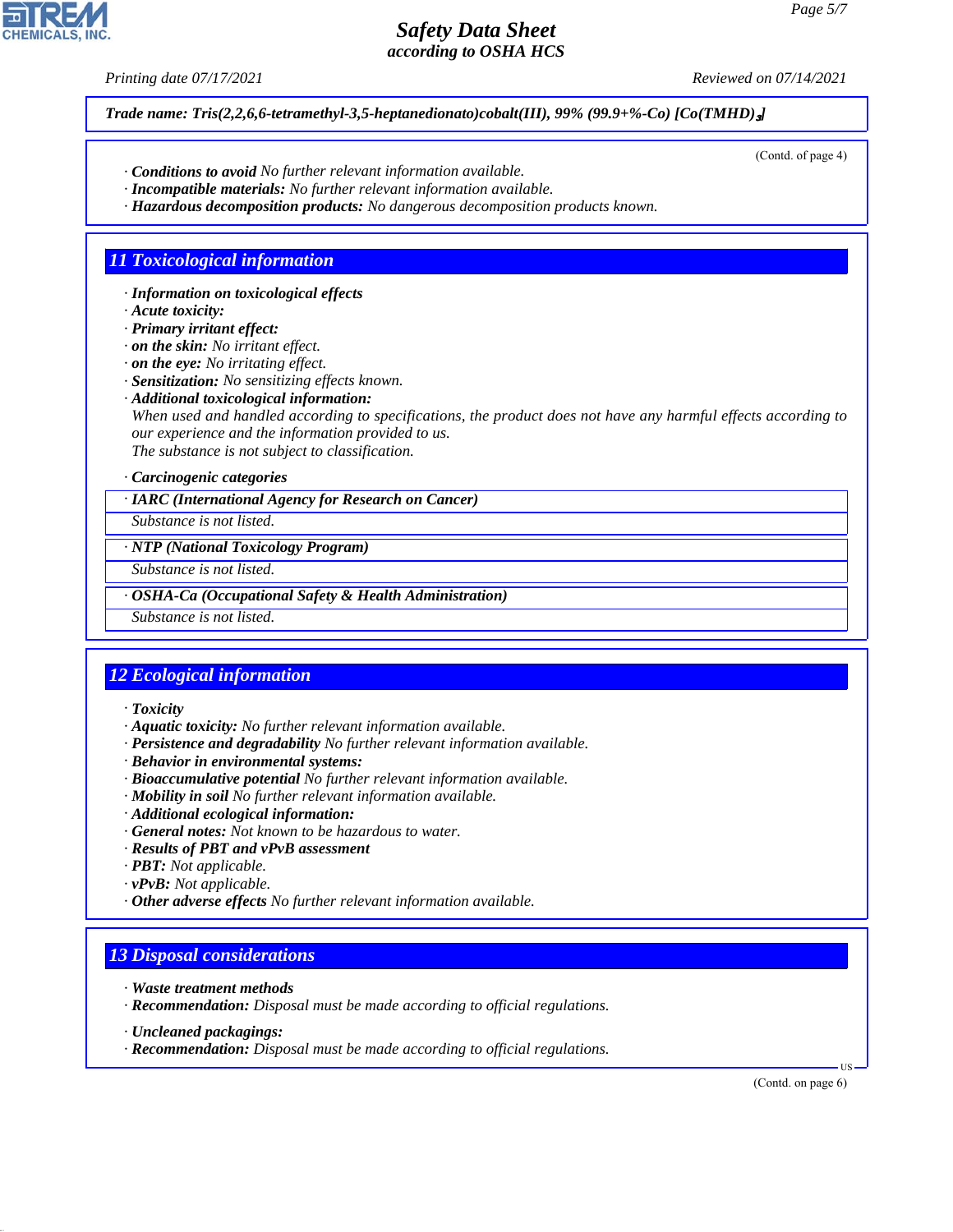*Printing date 07/17/2021 Reviewed on 07/14/2021*

# *Trade name: Tris(2,2,6,6-tetramethyl-3,5-heptanedionato)cobalt(III), 99% (99.9+%-Co) [Co(TMHD)*₃*]*

(Contd. of page 5)

| <b>14 Transport information</b>                                                     |                 |
|-------------------------------------------------------------------------------------|-----------------|
| $\cdot$ UN-Number<br>· DOT, ADN, IMDG, IATA                                         | not regulated   |
| $\cdot$ UN proper shipping name<br>· DOT, ADN, IMDG, IATA                           | not regulated   |
| $\cdot$ Transport hazard class(es)                                                  |                 |
| · DOT, ADN, IMDG, IATA<br>· Class                                                   | not regulated   |
| · Packing group<br>· DOT, IMDG, IATA                                                | not regulated   |
| · Environmental hazards:<br>$\cdot$ Marine pollutant:                               | N <sub>O</sub>  |
| · Special precautions for user                                                      | Not applicable. |
| · Transport in bulk according to Annex II of<br><b>MARPOL73/78 and the IBC Code</b> | Not applicable. |
| · UN "Model Regulation":                                                            | not regulated   |

## *15 Regulatory information*

*· Safety, health and environmental regulations/legislation specific for the substance or mixture · Sara*

*· Section 355 (extremely hazardous substances):*

*Substance is not listed.*

*· Section 313 (Specific toxic chemical listings):*

*Substance is not listed.*

*· TSCA (Toxic Substances Control Act):*

*Substance is not listed.*

*· Proposition 65*

*· Chemicals known to cause cancer:*

*Substance is not listed.*

*· Chemicals known to cause reproductive toxicity for females:*

*Substance is not listed.*

*· Chemicals known to cause reproductive toxicity for males:*

*Substance is not listed.*

*· Chemicals known to cause developmental toxicity:*

*Substance is not listed.*

*· Carcinogenic categories*

*· EPA (Environmental Protection Agency)*

*Substance is not listed.*

*· TLV (Threshold Limit Value established by ACGIH)*

*Substance is not listed.*

44.1.1

(Contd. on page 7)

US